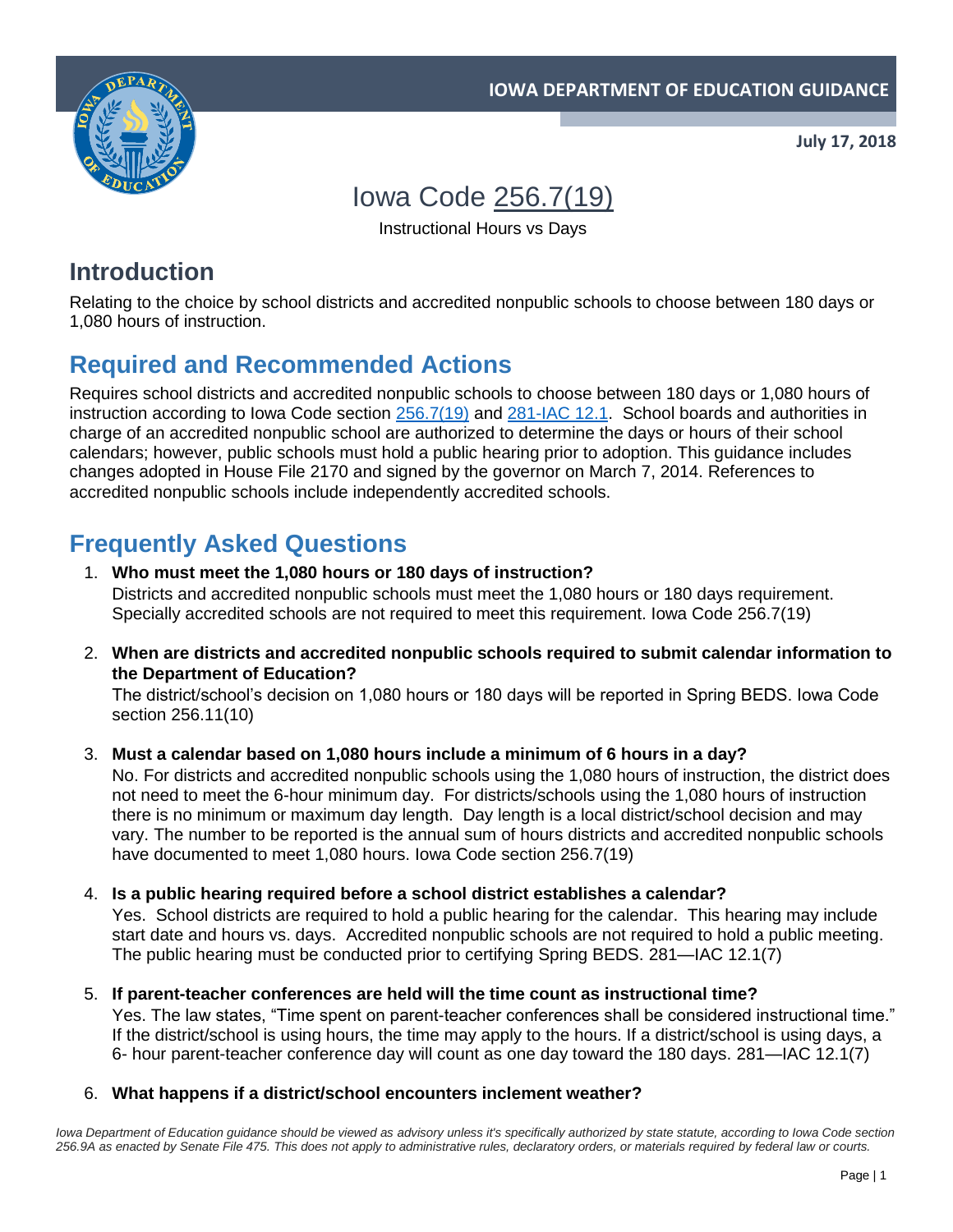School districts and accredited nonpublic schools that are using days, may record a day of school with less than the minimum instructional hours (6) as a minimum school day if emergency health or safety factors require the late arrival or early dismissal of students on a specific day for districts or schools that designated 180 days per year. Districts or schools using hours may not count the time missed due to health or safety factors. Iowa Code 256.7(19)

- 7. **May a district or accredited nonpublic school count professional development toward the 1,080 hours of instruction or 6 hours toward 180 days?**  No. Iowa Code 256.7(19)
- 8. **May a district or accredited nonpublic school count lunch toward the 1,080 hours of instruction or 6 hours toward 180 days?**  No. Iowa Code 256.7(19)
- 9. **May a district/school count passing time toward the 1,080 hours of instruction or 6 hours toward 180 days?**  Yes. Iowa Code 256.7(19)
- 10. **If a district/school has multiple attendance centers, which center is used to determine minutes of instruction per day to meet the 1,080 hours of instruction or 6 hours toward 180 days?**  The center (grades 1-12) that meets the least amount of time per day will be the one that will be used to count toward the 1,080 hours or 6-hour minimum per day for districts/schools looking at 180 days. Iowa Code section 256.7(19)
- 11. **Can a district with multiple buildings put some buildings on hours and some on days?**  No. Iowa Code 256.7(19)
- 12. **May a district or accredited nonpublic school using the 180-day calendar that exceeds the 6 hour minimum count the extra hours toward one of the 180-day count?**  No. A district or accredited nonpublic school using the 180-day calendar must meet 180 days for at least 6 hours. Iowa Code 256.7(19)
- 13. **Is there a requirement that lunch must be served if the school is in session for a certain amount of time?**

Iowa Administrative Code section 281-58.7 states a district shall provide a lunch program for all students if the school is in session for 4 or more hours.

- 14. **Would time for students transported to a different building for class and back during the school day count toward instructional time?** No. 281—IAC 12.1(8)(a)(b)
- 15. **Our first bell rings at 8:00. However, the shuttle buses do not arrive until 8:15. Attendance and instruction does not begin until the shuttles arrive. May we start to count the minutes at 8:00?** No. Instructional time starts when all students are under the guidance and instruction of the professional staff. 281—IAC 12.1(10)
- 16. **Students riding a bus leave 10 minutes before other students every day. Can we count the ten minutes at the end of each day as instructional time even though "bus students" have departed?**

No. Instructional time should be based on time available to all students. 281—IAC 12.1(10)